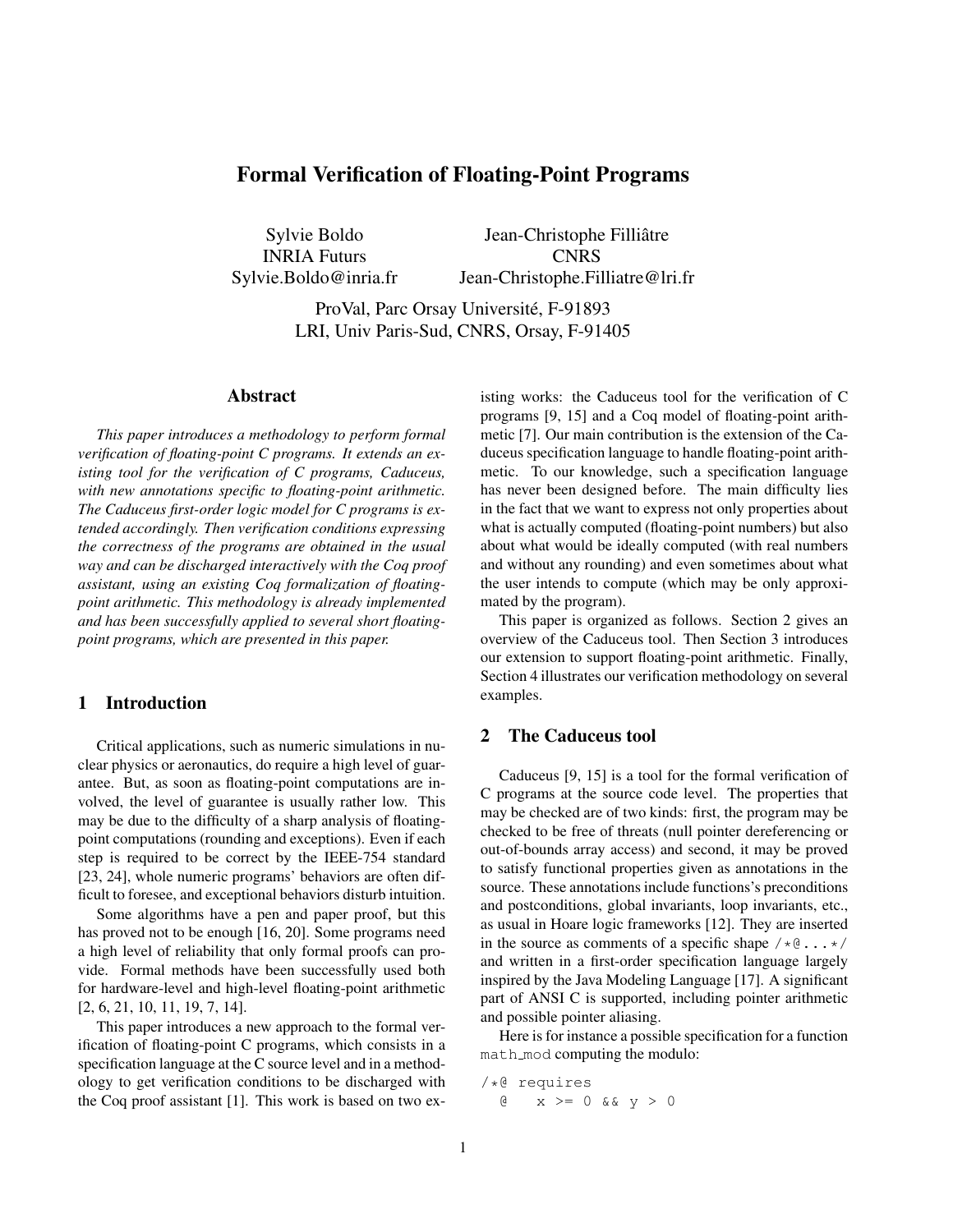```
@ ensures
  \theta 0 <= \result < y &&
  \theta \exists int d; x == d * y + \result
  @*/
int math_mod(int x, int y) { \dots }
```
The keyword requires introduces the function's precondition, that is a property to be satisfied whenever the function is called. The keyword ensures introduces the function's postcondition, that is a property which must be established whenever the function returns. As one can notice, the specification language augments the usual C syntax ( $\&\&$ ,  $==$ , etc.) with new constructs such as \result denoting the value returned by the function, the existential quantifier \exists, etc. Contrary to JML, program annotations are not intended to be executable.

Once a C source code is adequately annotated, the Caduceus tool produces verification conditions. These are logical statements expressing that code is free of threats and fulfills the given specification. The verification conditions are then discharged using a general purpose theorem prover. A key feature of the Caduceus tool is its independence with respect to the prover. It indeed supports a wide panel of existing provers, ranging from interactive proof assistants such as Coq, PVS or Isabelle to automatic theorem provers such as Simplify, Yices or CVC Lite.

Before presenting our extension of the Caduceus tool to handle floating-point arithmetic, we need to give a few details about its architecture. Caduceus is actually built on top of another tool, called Why. The combination of these two tools is illustrated in Figure 1. Caduceus first translates the C source code into an intermediate code written in the syntax of the Why language. This in an alias-free Hoare logic-like language suitable for program verification. This intermediate program uses a first-order logic model of C programs (pointer arithmetic, layout of the memory heap, etc.) which is itself written in the syntax of the Why tool. This model is made of declarations of function symbols, predicates and axioms. Then the Why tool computes verification conditions and translates them to the native syntax of the various provers. Depending on the prover, the model can be simply axiomatized or fully implemented.

To add floating-point arithmetic support to Caduceus, we are going to operate at several levels:

- the specification language is extended with new annotations specific to floating-point arithmetic;
- the Why model is extended accordingly;
- the Why model is realized within the Coq proof assistant to allow the user to discharge the verification conditions.

The next section describes this extension.



**Figure 1. The Caduceus / Why combination**

### 3 Adding floating-point arithmetic

## 3.1 A model of floating-point arithmetic

The main idea is the following: each floating-point value is modelled as a triple consisting of

- the floating-point number of the given type (typically single or double), as computed by the program;
- a real number, which would be the value if all previous computations were performed on real numbers and thus exact;
- and another real number, which is the value which should be *ideally* computed.

If  $x$  is a floating-point value, we refer to its three components respectively as the *floating-point* part, written  $x_f$ , the *exact* part, written  $x_e$  and the *model* part, written  $x_m$ .

For example, let us assume that we have a C variable x of type double and the following definition of the variable y

double  $y=1+x*(1+x/2)$ ;

Then the floating-point part of y is  $\circ(1 + \circ(x_f \times \circ(1 +$  $\circ(x_f /2))$ )) where  $\circ$  denotes the current rounding mode (by default, rounding to nearest, ties to even). The exact part of y is  $1 + x_e + \frac{x_e^2}{2}$  $\frac{e}{2}$ .

Contrary to the floating-point part and the exact part, the model part can be assigned an arbitrary real number. Thus it must be seen as a *ghost variable*<sup>1</sup> automatically assigned to each floating-point expression. In this example, it could be

 $<sup>1</sup>A$  ghost variable is a program variable which does not interfere with</sup> the program computations but is only used in the specification.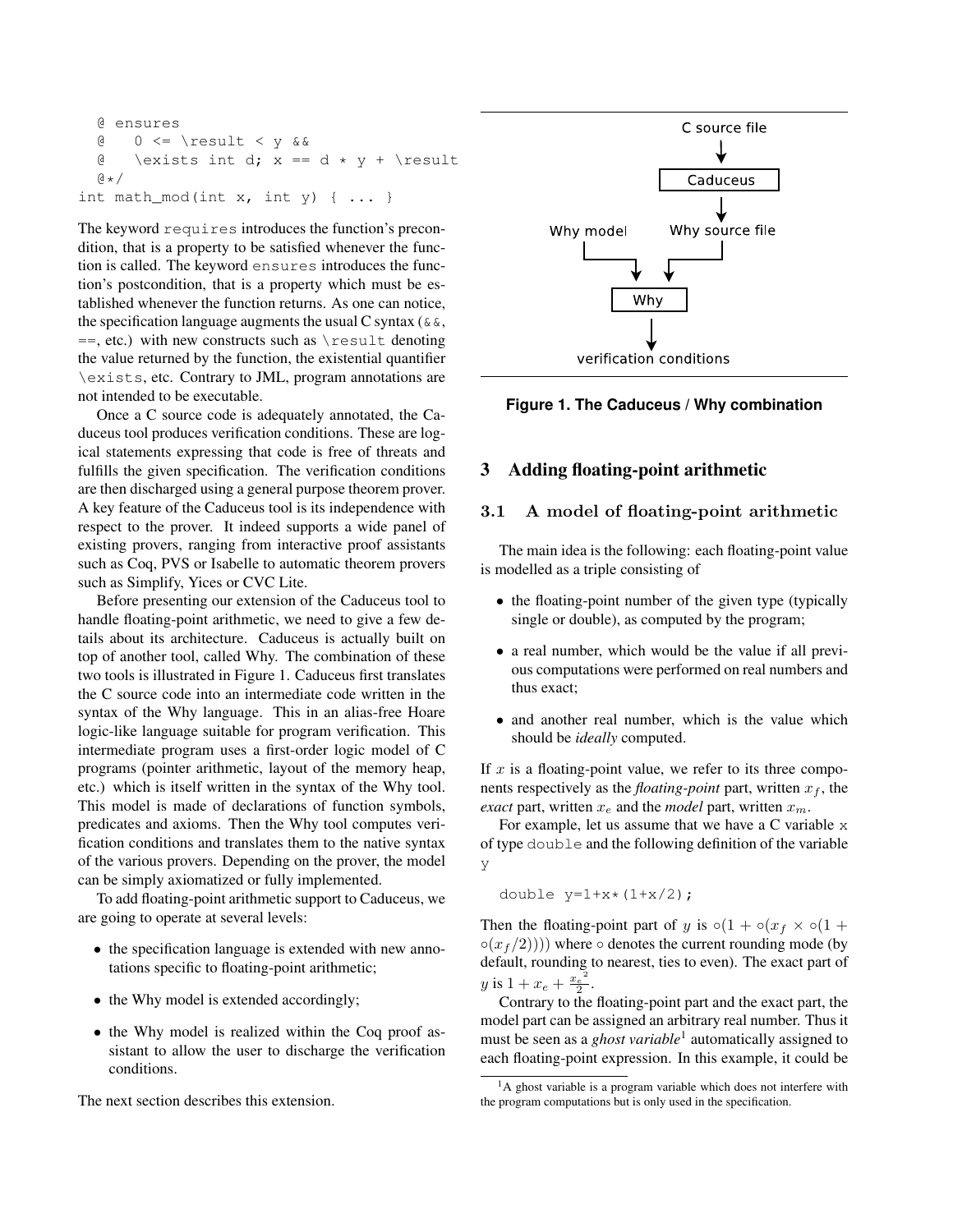assigned the value  $\exp(x_m)$  to express the intent to compute (an approximation of) the exponential of x. This example is developed in more details in Section 4.3.

When conditional instructions are involved, the test must be performed on the floating-point part, in accordance to the program execution. Thus the exact and model parts are computed following the program path defined by the floating-point part. This is mandatory, as programs such as example 4.2 would not even have a resulting value if the tests were performed on the exact part.

Rounding modes are correctly handled: if the rounding mode is not modified by the program, it has a known value, which can be specified on Caduceus's command line and which defaults to rounding to nearest, ties to even. If it is modified by the program, then it becomes a dynamic value and floating-point expressions are interpreted according to its current value.

#### 3.2 Syntax of annotations

Our abstract model of floating-point arithmetic being defined, we now extend the Caduceus specification language to give access to this model. We only describe here the new constructs introduced to deal with floating-point arithmetic; a comprehensive description of the Caduceus specification language can be found in its reference manual [15].

First, all operations appearing inside annotations are interpreted as exact operations on real numbers. Thus 0.1 is exactly  $\frac{1}{10}$  and  $1 + 0.1$  is a real addition which value is thus 1.1. Similarly, one can use  $\pi$ ,  $\sqrt{2}$  or  $\exp(1)$  in annotations with their usual mathematical meaning.

A floating-point program variable is interpreted as its floating-point part and implicitly converted to a real number. Two constructs are introduced to access the other two parts of the model:  $\text{exact}(e)$  is the exact part of the floatingpoint expression  $e$  and  $\mod 1(e)$  its model part.

In addition, several derived constructs are introduced to ease the writing of annotations:

- \abs(e) or  $|e|$ : the absolute value of the real expression e;
- \round\_error(e):  $a$  shortcut for  $|e - \text{exact}(e)|$ , that is the difference between the floating-point part of  $e$  and its exact part;
- \total error(e):  $a$  shortcut for  $|e - \mathsf{model}(e)|$ , that is the difference between the floating-point part of  $e$  and its model part;
- $e_1 \, \hat{\ } \, e_2$ : the exponentiation of real numbers;
- $\sqrt{\sqrt{e}}$ : the square root of the real expression e.

#### 3.3 Why specification of the model

We now specify the model of floating-point arithmetic as a Why theory, that is a set of types, constants and function declarations. It must be seen as the *interface* of our model. In order to use a given prover to discharge the verification conditions, this model has to be realized first (see next section). An excerpt of this theory is given in Appendix (the full theory can be found in the Caduceus distribution in file lib/why/floats.why).

The main elements of this theory are the following:

- a type for the rounding modes and five constants of this type (the four rounding modes of IEEE-754, plus the rounding to nearest, ties away from zero of the revision of the IEEE-754 standard [13]);
- the single and double types;
- the basic operations (addition, subtraction, division, square root, negation, absolute value, etc.) on these types, used in the interpretation of the program computations;
- the functions to access the floating-point part, the exact part and the model part, used in the interpretation of the annotations;
- the rounding functions (to interpret the constants);
- the maximum float allowed in each type, as a real number;
- the coercions between the different types (single to double and double to single).

In addition, this Why theory also contains variants of the floating-point operations with overflow checks. Such operations perform the same computations as the ones above, but have preconditions enforcing the user to prove that the resulting value is not greater than the maximal float allowed in the given type. Thus we can actually choose between two different models: one model where we *assume* that there is no overflow during the program execution, and one model where we have to *prove* that there is no overflow (a Caduceus command-line option switches between the two models). We could also implement a third model where overflows are taken into account (and thus where NaN is an explicit value). But this would require much work for the very few situations where a program is correct in spite of overflows. We do not consider floating-point flags and exceptions at all. It could be added to this model but it would make it much more complex, as each operation should also return flags. Since such flags are rarely and hardly accessed in C programs, we prefer not handling them.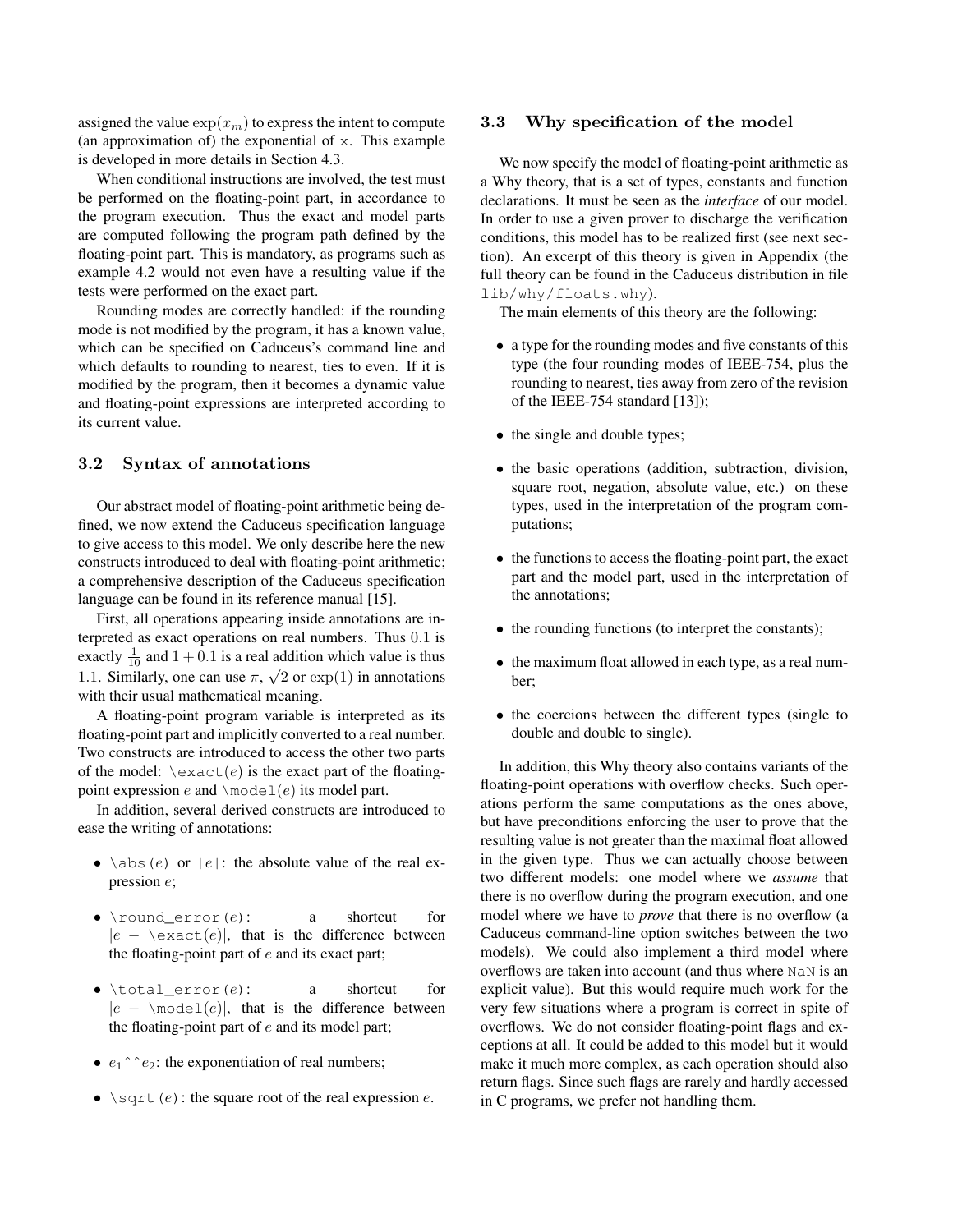Note that we do handle underflows: our model of floating-point numbers contains subnormal numbers and tiny enough values will be rounded into subnormals. This means that we may have to add hypotheses on some programs such as "the input values are normal floats".

#### 3.4 Coq implementation of the model

At this point, we are now able to produce the verification conditions for any prover supported by the Why tool. But none of these provers is able to discharge any of the verification conditions, since our model is merely a set of declarations without definitions. Thus the last step of the verification chain consists in implementing the floating-point model for a particular prover, in order to be able to conduct proofs. We focus here on the Coq proof assistant [1].

Our Coq implementation of the model is based on an existing formalization of the IEEE-754 standard by M. Daumas, L. Rideau and L. Théry [7]. This formalization is radix-independent and format-independent. To correspond to floating-point processors, we choose the radix 2 and we use single and double floating-point numbers that have the required mantissa and exponent size. To be in accordance with the Why model, the Coq implementation of a floatingpoint number is a three fields record composed of:

- the floating-point value, of type float as defined in [7];
- a proof that the float fits in the given format (single or double precision);
- an exact value of type R, where R is the Coq type of real numbers;
- a model value of type R.

For the rounded operations, we define only the basic operations defined by the IEEE-754 standard (addition, subtraction, multiplication, division and square root), plus opposite and absolute value. These are defined using rounding functions that were previously developed [3]. We also define functions for jumping from one format to another (without rounding for single to double, but with rounding from double to single).

We also need a function to round a constant value: if 0.1 appears in a program, it will be seen as the single (or double) floating-point number with a floating-point part that is the rounded (with the current rounding mode) of the real value  $\frac{1}{10}$  and an exact and a model parts that are exactly  $\frac{1}{10}$ .

It is important to notice that our architecture based on a model written in the syntax of the Why tool offers a great flexibility. It is indeed very easy to switch to another floating-point computational model, such as radix 10 or fixed-point arithmetic. All the user has to do is to replace the Coq implementation of the Why model. Similarly, it is easy to switch to another prover, as soon as a floating-point formalization is available (e.g. HOL and PVS [6]).

#### 4 Examples

This section illustrates the use of our verification framework on several short floating-point programs.

#### 4.1 Sterbenz theorem

The well-known Sterbenz theorem [22] states that if  $x$ and y are floating-point numbers not too far away ( $y/2 \le$  $x \leq 2$  y), then  $x - y$  is computed exactly.

This can be formally stated as the specification of a single precision C function computing  $x - y$ :

```
/\star@ requires y/2 \le x \le 2 \star y@ ensures \result == x-y
  \theta \star /float Sterbenz(float x, float y) {
  return x-y;
}
```
Let us denote  $x = (x_f, x_e, x_m)$  and  $y = (y_f, y_e, y_m)$ . The result of the function call, denoted \result, is the triple (∘ $(x_f - y_f)$ ,  $x_e - y_e$ ,  $x_m - y_m$ ). The annotation states that the floating-point part is exactly the subtraction of the floating-point parts of x and y, that is  $\circ(x_f - y_f) = x_f - y_f$ .

Since there is no modification of the rounding mode in the source code, all computations are assumed to be in rounding to nearest, ties to even and the rounding is statically set in the verification conditions. A Caduceus command-line option can be used to specify a different rounding mode. When run on the above source code, Caduceus produces a single verification condition, which is the following statement:

$$
\forall x: \mathtt{single.}~ \forall y: \mathtt{single.} \\ \mathtt{s_to_r}(y)/2 \leq \mathtt{s_to_r}(x) \leq 2 \times \mathtt{s_to_r}(y) \Rightarrow \\ \mathtt{s_to_r}(\mathtt{sub\_single}(\text{nearest\_even}, x, y)) = \\ \mathtt{s_to_r}(x) - \mathtt{s_to_r}(y)
$$

where all inequalities and equalities are on real numbers, s to r is the projection to access the floating-point part (as a real number), sub single the subtraction on the type single and nearest even the rounding mode (see the Appendix for the signatures of all these symbols). This verification condition is easily discharged with a dozen lines of Coq tactics using previous results from [7].

This function could be given a different, strengthened specification. Indeed, if we know beforehand that  $x$  and y have no rounding error, i.e. are exact representations of real numbers, then so is the result. This can be formally expressed as follows: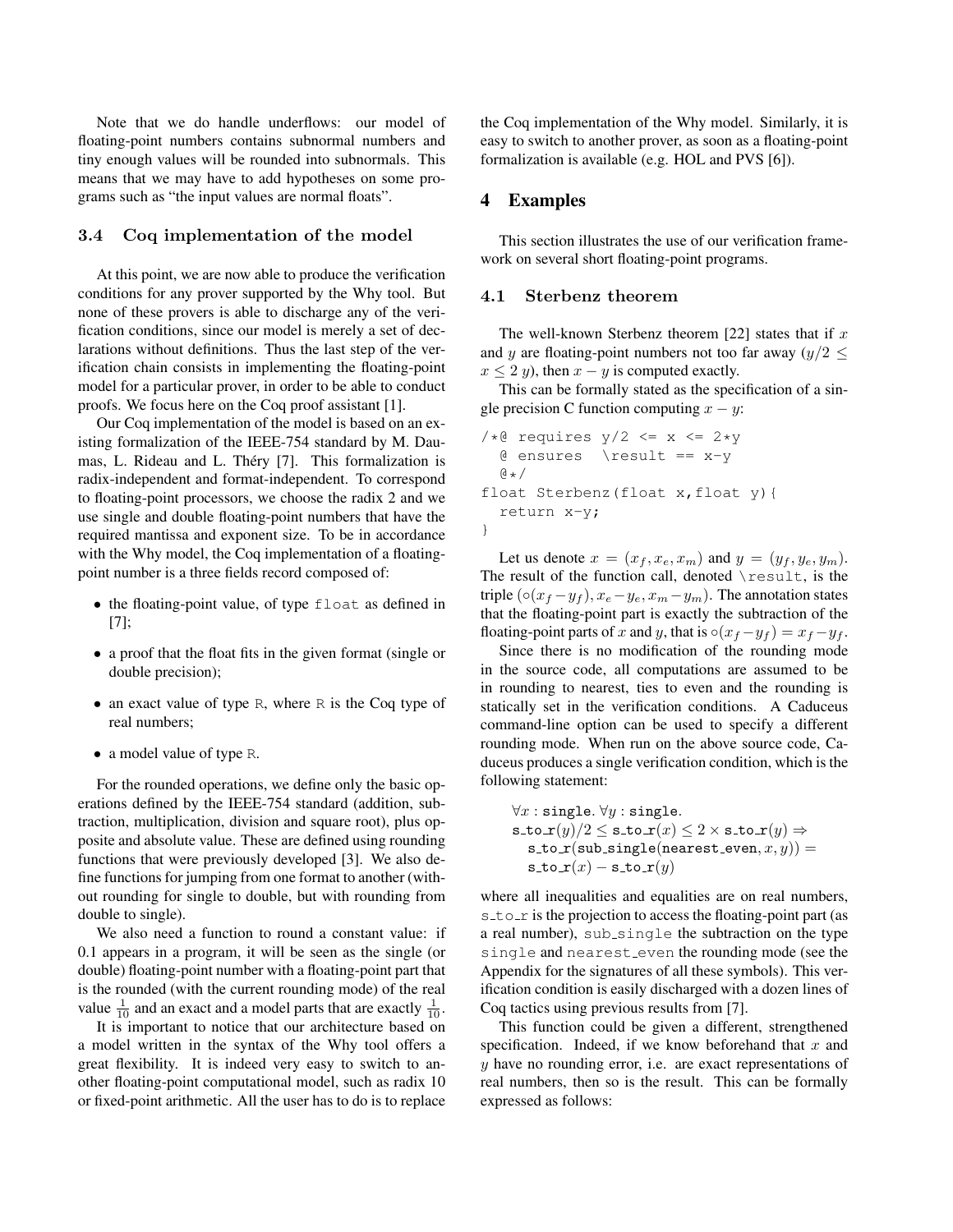```
/*@ requires y/2 \le x \le 2*y<br>
@ && \round error(x)==0
       &\& \round_error(x)==0
  \& & \round error(y)==0
  @ ensures
  \theta \round error(\result)==0
  @*double Sterbenz(double x,double y){
  return x-y;
}
```
This variant was also proved correct using a few lines of Coq tactics.

### 4.2 Malcolm's algorithm

In the early seventies, Malcolm and Gentleman proposed an algorithm to deduce from some given computations the characteristics of the floating-point system (radix, precision, rounding mode, etc.) [18]. The most famous of these algorithms is the following one, which computes the radix of the floating-point system:

1. 
$$
A \leftarrow 2
$$
  
\n2. while  $A \neq A + 1$  do  $A \leftarrow A \times 2$   
\n3.  $B \leftarrow 1$   
\n4. while  $((A + B) - A) \neq B$  do  $B \leftarrow B + 1$   
\n5. return B

In our case the result should be 2, since we are considering IEEE-754 double precision. Nevertheless, the simple fact that this algorithm does terminate is a challenge in itself. Indeed, the first loop multiplies a variable A by 2 until A equals  $A + 1$ . This would clearly never halt if the computations were error-free.

To annotate the C implementation of the algorithm above, we need to introduce first two functions over real numbers:

```
/*@ logic int IRNDD(real s) */
/*@ logic int my_loq(real s) */
```
Such logic declarations make Caduceus aware of the existence of such logical functions. They are defined on the prover side and do not require any definition at the source code level. These are two Coq functions from  $\mathbb R$  to  $\mathbb Z$  defined as  $\text{TRNDD}(x) = \lfloor x \rfloor$  and  $\text{my\_log}(x) = \lfloor \frac{\ln(x)}{\ln(2)} \rfloor$ .

Then we can annotate a C version of Malcolm's algorithm:

```
/*@ ensures \result == 2 */
double malcolm() {
 double A, B;
 A=2:
  /*@ assert A==2 */
```

```
/*@ invariant A == 2 ^^ my_log(A)
  \theta & \theta 1 <= my log(A) <= 53
  \theta variant (53-my_log(A)) \star/
while (A := (A+1)) A*=2;/*@ assert A == 2 ^^ (53) */
B=1;
/*@ assert B==1 *//*@ invariant B == IRNDD(B)
  @ && 1 <= B <= 2
  @ variant (2-IRNDD(B)) */
while ((A+B)-A |= B) B++;
```
return B;

}

Let us detail the annotations:

- The postcondition states that the result is the expected radix, that is 2.
- Two assertions state that  $A$  is 2 (resp.  $B$  is 1) after the assignment  $A=2$  (resp.  $B=1$ ). Though it may seem obvious and redundant, it actually states that the *exact* parts of  $A$  and  $B$  are 2 and 1 respectively, i.e. that  $A$ and *B* are computed exactly.
- The first loop is annotated with an invariant stating that A is exactly of power of 2 and that its logarithm is between 1 and 53. It is also given a variant to guarantee its termination. The variant is here a nonnegative decreasing integer, namely  $53 - my \log(A)$ .
- Right after the first loop, we can prove that  $A = 2^{53}$ , which is also inserted as an annotation.
- The annotation of the second loop is much simpler since we know that this loop will be executed exactly twice, B taking the values 1 and 2 successively. The only difficulty is here to state in the invariant that  $B$  is always an *integer* that is either 1 or 2.

When run on this annotated source code, Caduceus produces four verification conditions. All of them were proved correct using 163 lines of Coq tactics.

It is important to notice that this is not a proof that the Malcolm's algorithm returns the radix of the floating-point system. We knew beforehand that the radix was 2 and we used this information in the annotations to make the proof simpler.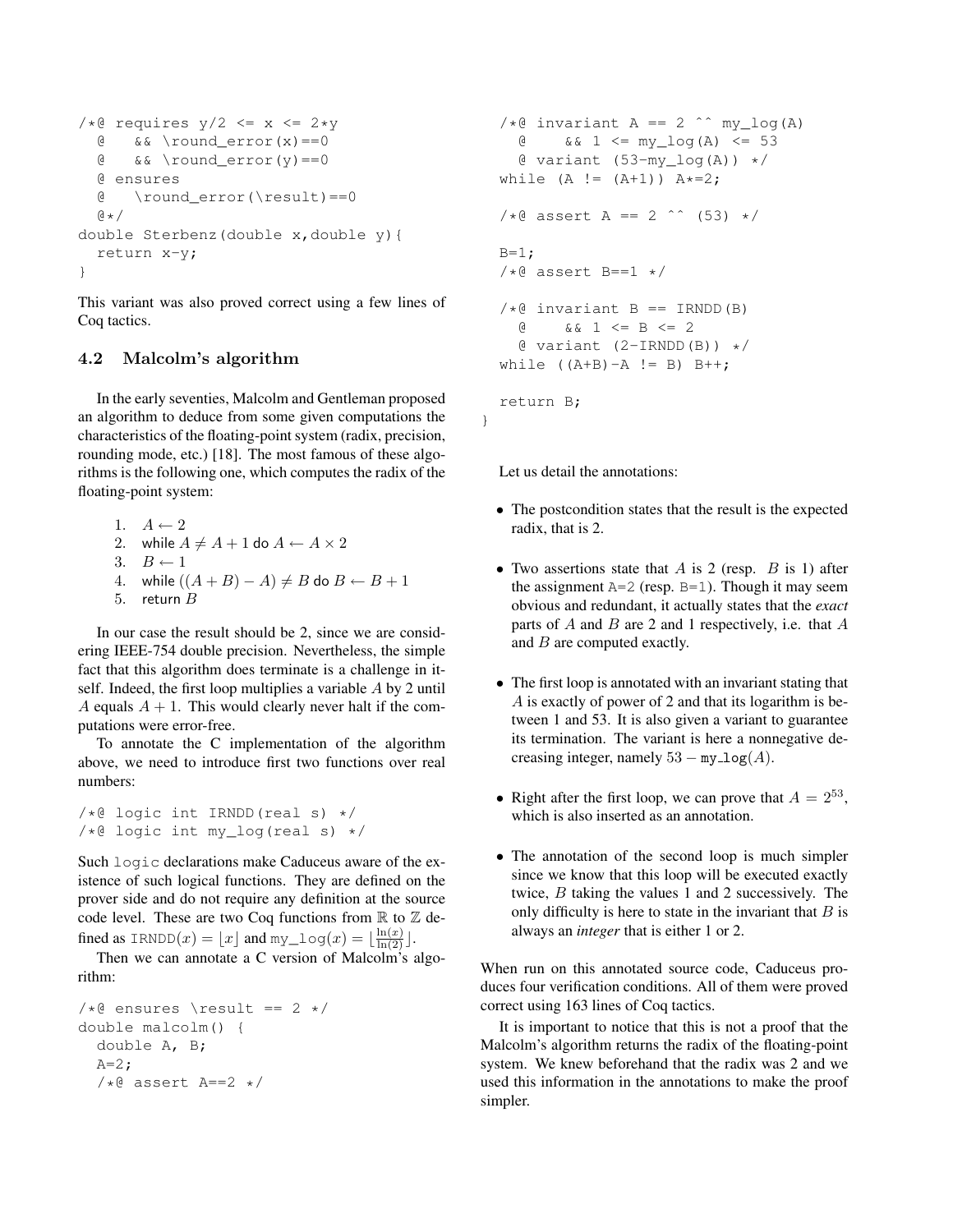#### 4.3 An exponential

The purpose of this last example is to illustrate the use of the third component of our floating-point abstractions, which we called the *model part*.

It is a toy example computing the exponential of a double-precision float  $x$  around zero. A small Taylor polynomial is evaluated using Horner's rule, namely  $1 + x(1 +$  $x/2$ ). In this case, the computation will be faithful [4, 5] so the rounding and total error can be bounded. More precisely, the source code can be annotated as follows:

```
/*@ requires |x| \le 2 ^^ (-3)
  @ ensures
  @ \mod( \result) == exp(\mod( x))\& & (\round_error(x)==0
  \theta => \round_error(\result)
  \epsilon = 2 \cdot 2 \cdot (-52)@ && \total_error(\result)
  \Theta <= \total_error(x)
  \theta + 2 ^ (-51)
*/
double my_exp(double x) {
 double y=1+x*(1+x/2);
  /\star@ \set model y exp(\model(x)) \star/
  return y;
}
```
Let us detail the annotations:

- The precondition states that the input must be small enough: the function will not compute an approximation of the exponential for  $x = 100$ . We require  $|x| \leq 2^{-3}$ .
- The postcondition then states that
	- the output is a float whose model part (its ideal value) is the exponential of the (ideal value of the) input;
	- the rounding error inside the function is bounded by  $2^{-52}$ ;
	- the total error of the function (i.e. the difference between the floating-point value and the ideal value) is bounded by  $2^{-51}$  plus the total error of the input.

It may seem somewhat redundant to set the model part to  $\exp x$  in the code and to state the corresponding equality in the postcondition. As far as the correctness of  $my$ -exp is concerned, this is indeed a tautology, but it will be needed when calling  $my$ <sub>- $exp$ </sub>.

On the annotated code above, Caduceus produces a single verification condition, which reads as follows:

```
\forall x : \mathtt{double}.~ |\mathtt{d\_to\_r}(x)| \leq 2^{-3} \Rightarrow\forall y: double. \forall y_1: double.
y = add_double(nearest_even,
       r_to_d(nearest_even, 1),mul_double(nearest_even, x,add_double(nearest_even,
             r<sub>to</sub>d(nearest<sub>even, 1),</sub>
             div_{\text{-}}double(nearest_{\text{-}}even, x,r_to_d(nearest\_even, 2)))) \Rightarrowy_1 =double_set_model(y, \exp(d\_to\_model(x))) \Rightarrowd_to_model(y_1) = \exp(d\_to\_model(x)) \wedge d(double_round_error(x) = 0 \Rightarrow<code>double_round_error</code>(y_1) \leq 2^{-52}) \wedgedouble_total_error(y_1) \leqdouble_total_error(x) + 2^{-51}
```
This has not yet been proved in Coq. Indeed, we do not want to perform an interactive proof but we rather plan to generate a proof automatically using the tool Gappa [8]; this is discussed in the next section.

Note that we choose on this example an annotation style where the function *requires* that  $|x| \leq 2^{-3}$ , which means that a call  $my$ <sub>exp</sub>(1) would generate the unprovable verification condition  $1 \leq 2^{-3}$ . To be able to call this function on big inputs (but with no guarantee on the output) we could adopt a more liberal specification with no precondition and a postcondition of the shape  $|x| \leq 2^{-3} \Rightarrow \dots$ . This is similar to the usual choice of defensive programming versus programming with assumptions.

### 5 Conclusions and perspectives

We have presented a formal verification framework for floating-point programs. From C programs annotated at the source code level, we get verification conditions that can be manually discharged using the Coq proof assistant. This work extends the existing tool for the verification of C programs Caduceus [15] with a new set of annotations to express properties of floating-point programs. On the prover side, it is based on a existing formalization of the IEEE-754 standard [7]. This verification methodology is already implemented and has been successfully used on several programs (which are quite short but require complex proofs).

Our main contribution is a specification language for floating-point programs. Such a specification is indeed a decisive key to the security of numerical programs: even if the annotations are not formally proved, the mere fact of precisely specifying what should do each function, what is its error bound, etc., is a huge step towards program correctness. Additionally, we provide a way to perform the full formal proof using the Coq proof assistant, and an open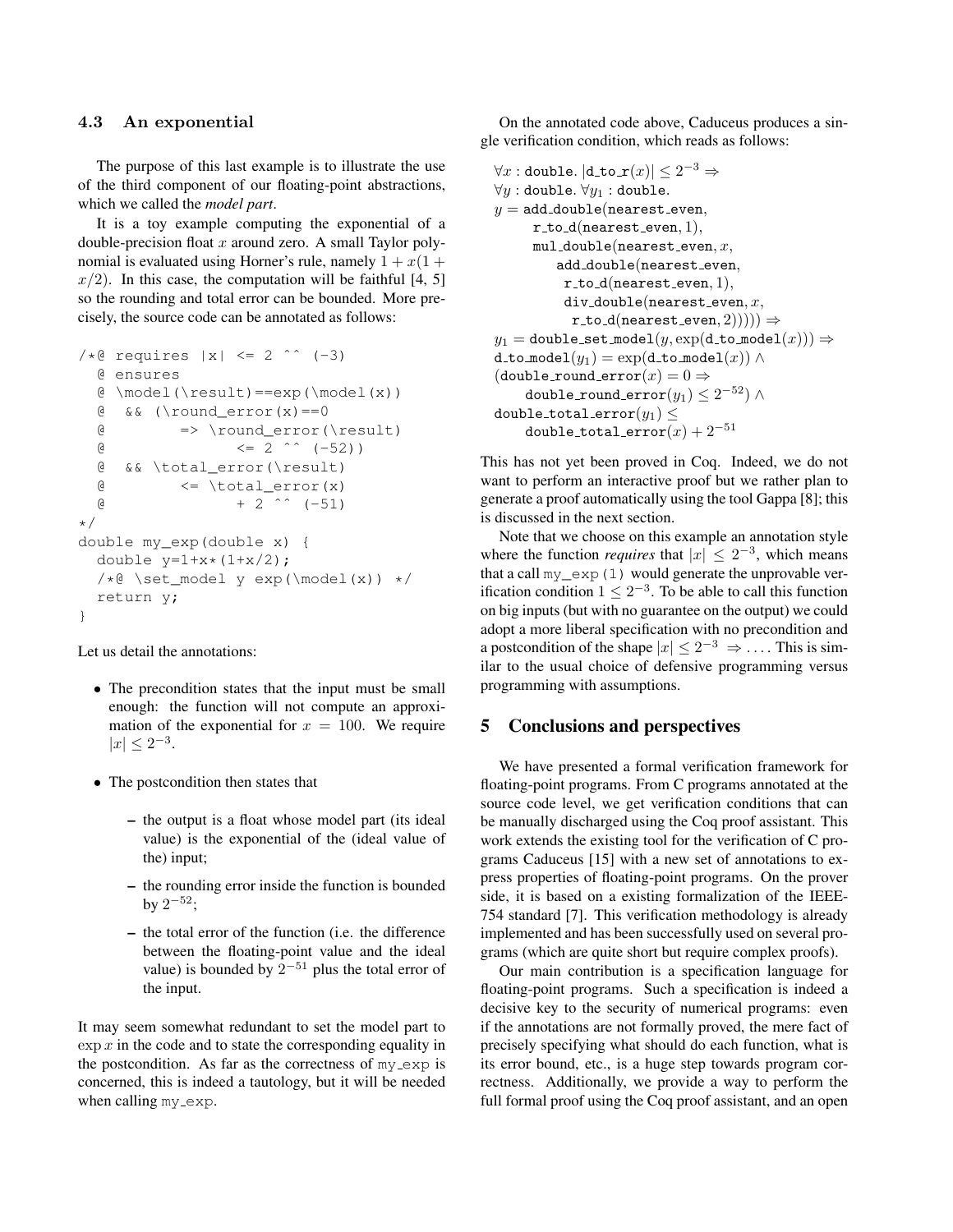framework which is amenable to other floating-point models and/or other provers.

We are aware that the set of examples presented here is not large enough to convince that our set of annotations is adapted to all needs. Nevertheless, our annotations have been devised to be applicable to as many cases as possible. They will be used in the CerPAN project (http: //www-lipn.univ-paris13.fr/CerPAN/) whose aim is to prove the soundness of programs from numerical analysis and especially a program computing the derivatives of a multivariable function.

A limitation of our current work is that it can only be applied to programs using basic operations (addition, subtraction, multiplication, division and square root). Many numerical programs heavily rely on elementary functions such as exponential or sine/cosine. These functions are harder to formalize than division as they are not standardized. Indeed, one may get different results depending on the processor used thus one has to turn the processor's reference manual into formal statements (e.g. "the maximal error on the exponential is  $0.50 \cdots 01$  ulp"). Even if such formalizations are theoretically feasible, this would require a lot of work to be repeated for each platform.

Another limitation is the assumption that each double precision computation is performed on exactly 64 bits, which is not always the case on recent Intel architectures, where it can be computed using 80 bits. This feature would be very hard to formalize, as which computations are performed on 64 or 80 bits can not be predicted.

Another perspective is the use of the Gappa tool [8] which automatically generates formal proofs of floatingpoint properties using interval arithmetic. Gappa cannot solve all the verification conditions but could be of great help in formally proving error bounds or the absence of overflows. For instance, Gappa would automatically discharge the verification conditions of example 4.3. Moreover, Gappa builds Coq proofs that can be checked automatically, making the combination of interactive and automatic proofs trustworthy.

Acknowledgements. The authors wish to thank Marc Daumas and Guillaume Melquiond for constructive discussions about the possible type of annotations. The authors are also grateful to Micaela Mayero and François Clément for careful readings of this paper.

### References

- [1] The Coq Proof Assistant. http://coq.inria.fr/.
- [2] G. Barrett. Formal methods applied to a floating-point number system. *IEEE Transactions on Software Engineering*, 15(5):611–621, 1989.
- [3] S. Boldo. Bridging the gap between formal specification and bit-level floating-point arithmetic. In C. Frougny, V. Brattka, and N. Mller, editors, *Proceedings of the 6th Conference on Real Numbers and Computers*, pages 22–36, Schloss Dagstuhl, Germany, 2004.
- [4] S. Boldo and M. Daumas. A simple test qualifying the accuracy of horner's rule for polynomials. *Numerical Algorithms*, 37(1-4):45–60, 2004.
- [5] S. Boldo and C. Muñoz. Provably faithful evaluation of polynomials. In *Proceedings of the 21st Annual ACM Symposium on Applied Computing*, volume 2, pages 1328–1332, Dijon, France, Apr. 2006.
- [6] V. A. Carreño and P. S. Miner. Specification of the IEEE-854 floating-point standard in HOL and PVS. In *1995 International Workshop on Higher Order Logic Theorem Proving and its Applications*, Aspen Grove, Utah, 1995. supplemental proceedings.
- [7] M. Daumas, L. Rideau, and L. Théry. A generic library of floating-point numbers and its application to exact computing. In *14th International Conference on Theorem Proving in Higher Order Logics*, pages 169–184, Edinburgh, Scotland, 2001.
- [8] F. de Dinechin, C. Lauter, and G. Melquiond. Assisted verification of elementary functions using Gappa. In *Proceedings of the 2006 ACM symposium on Applied computing*, pages 1318–1322, 2006.
- [9] J.-C. Filliâtre and C. Marché. Multi-Prover Verification of C Programs. In *Sixth International Conference on Formal Engineering Methods (ICFEM)*, volume 3308 of *Lecture Notes in Computer Science*, pages 15–29, Seattle, Nov. 2004. Springer-Verlag.
- [10] J. Harrison. Floating point verification in HOL light: the exponential function. Technical Report 428, University of Cambridge Computer Laboratory, 1997.
- [11] J. Harrison. Formal verification of floating point trigonometric functions. In W. A. Hunt and S. D. Johnson, editors, *Proceedings of the Third International Conference on Formal Methods in Computer-Aided Design*, pages 217–233, Austin, Texas, 2000.
- [12] C. A. R. Hoare. An axiomatic basis for computer programming. *Communications of the ACM*, 12(10):576–580,583, 1969.
- [13] IEEE standard for floating-point arithmetic. Floating-Point Working Group of the Microprocessor Standards Subcommittee of the Standards Committee of the IEEE Computer Society, 2004. Work in progress.
- [14] C. Jacobi. *Formal Verification of a Fully IEEE Compliant Floating Point Unit*. PhD thesis, Computer Science Department, Saarland University, Saarbrucken, Germany, 2002.
- [15] Jean-Christophe Filliâtre, Claude Marché and Thierry Hubert. The Caduceus tool for the verification of C programs. http://caduceus.lri.fr/.
- [16] L. Lamport and P. M. Melliar-Smith. Synchronizing clocks in the presence of faults. *Journal of the ACM*, 32(1):52–78, 1985.
- [17] G. T. Leavens, A. L. Baker, and C. Ruby. Preliminary design of JML: A behavioral interface specification language for Java. Technical Report 98-06i, Iowa State University, 2000.